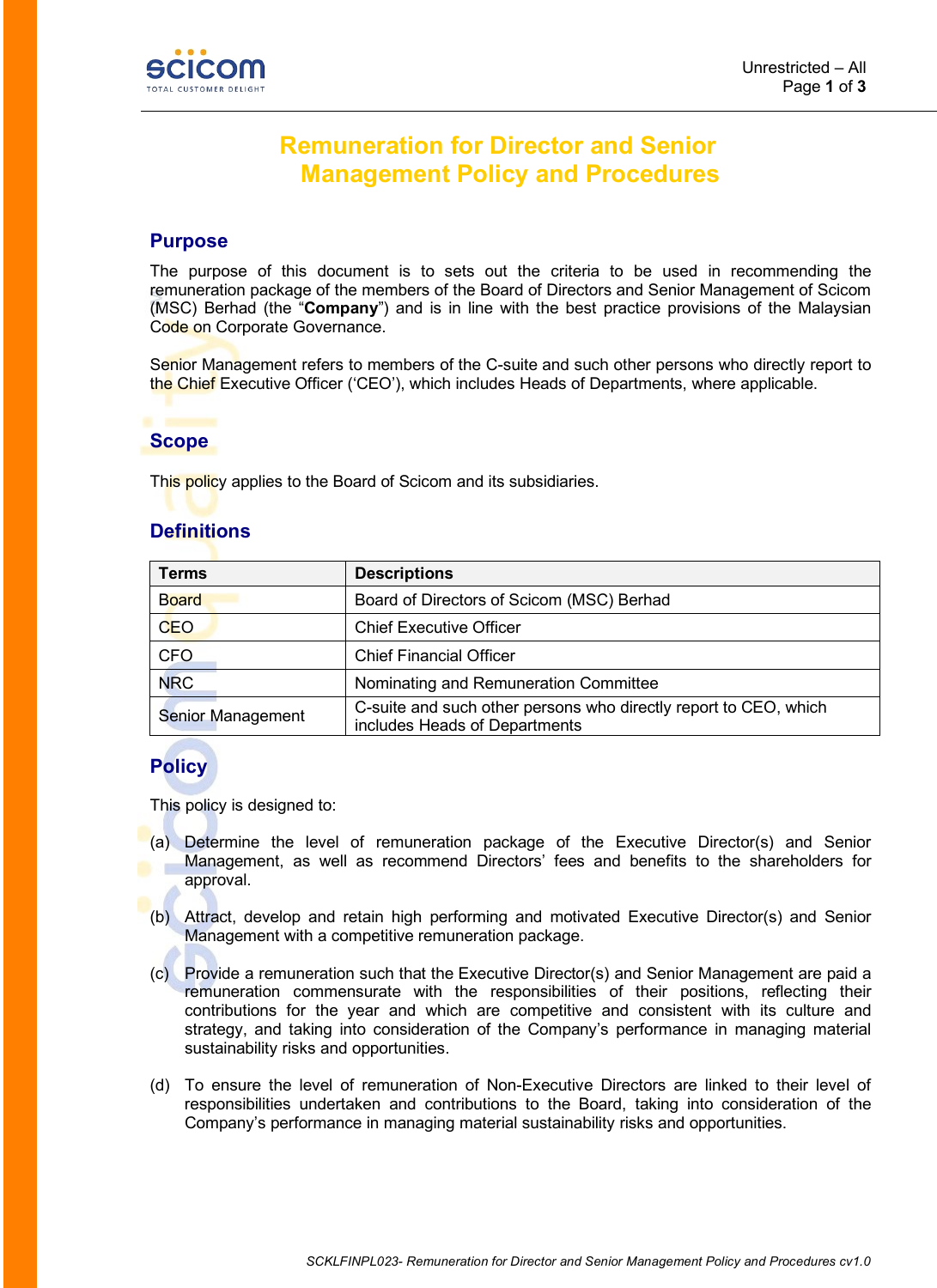

(e) The Nominating and Remuneration Committee ("**NRC**") is empowered to make qualitative and quantitative assessment of performance in reaching its recommendations. The NRC is also empowered to provide appropriate disclosure of their assessment, if required, so that shareholders can understand the basis of its recommendation.

### **1. Remuneration Components**

#### 1.1. **Executive Director(s) and Senior Management**

1.1.1.Fixed salary which is determined according to:-

- The scope of the duty and responsibilities;
- The skill and experience required;
- The ethical values, internal balances and strategic targets of the Company;
- The corporate and individual performance;
- Current market rate within the industry and in comparable companies; and
- The scale and complexity of both the business and the role.

#### 1.1.2.Other benefits

Executive Director(s) and Senior Management are entitled to receive those benefits available to the Company. The said benefits include group insurance coverage, medical benefits, motor vehicle related benefits, annual leave, and such other benefits that are considered to be appropriate in terms of the individual's role.

#### 1.1.3.Bonus

The bonus in the case of Executive Director(s) and Senior Management is designed to reward outstanding performance. The bonus is granted based on the Executive Director(s) and Senior Management's performance against annual measures and targets set at the start of the year including sustainability related targets as well as the Group's performance. A discretionary assessment is made to ensure that all factors which include measurable and qualitative criteria are considered.

#### 1.2. **Non-Executive Directors**

1.2.1.Fixed fee which is determined according to:-

- current market rate within similar industries;
- the qualifications and contribution required which corresponds to the complexity of the Group's business; and
- The extent of the duty and responsibilities.
- The number of Board meetings attended.

#### **2. Remuneration Procedures**

2.1 The NRC reviews and recommends to the Board the annual salaries, incentive arrangements, service arrangements and other employment conditions for the Executive Director(s) and Senior Management. The Executive Director(s) and Senior Management shall not be present when matters affecting their own remuneration arrangements are considered.